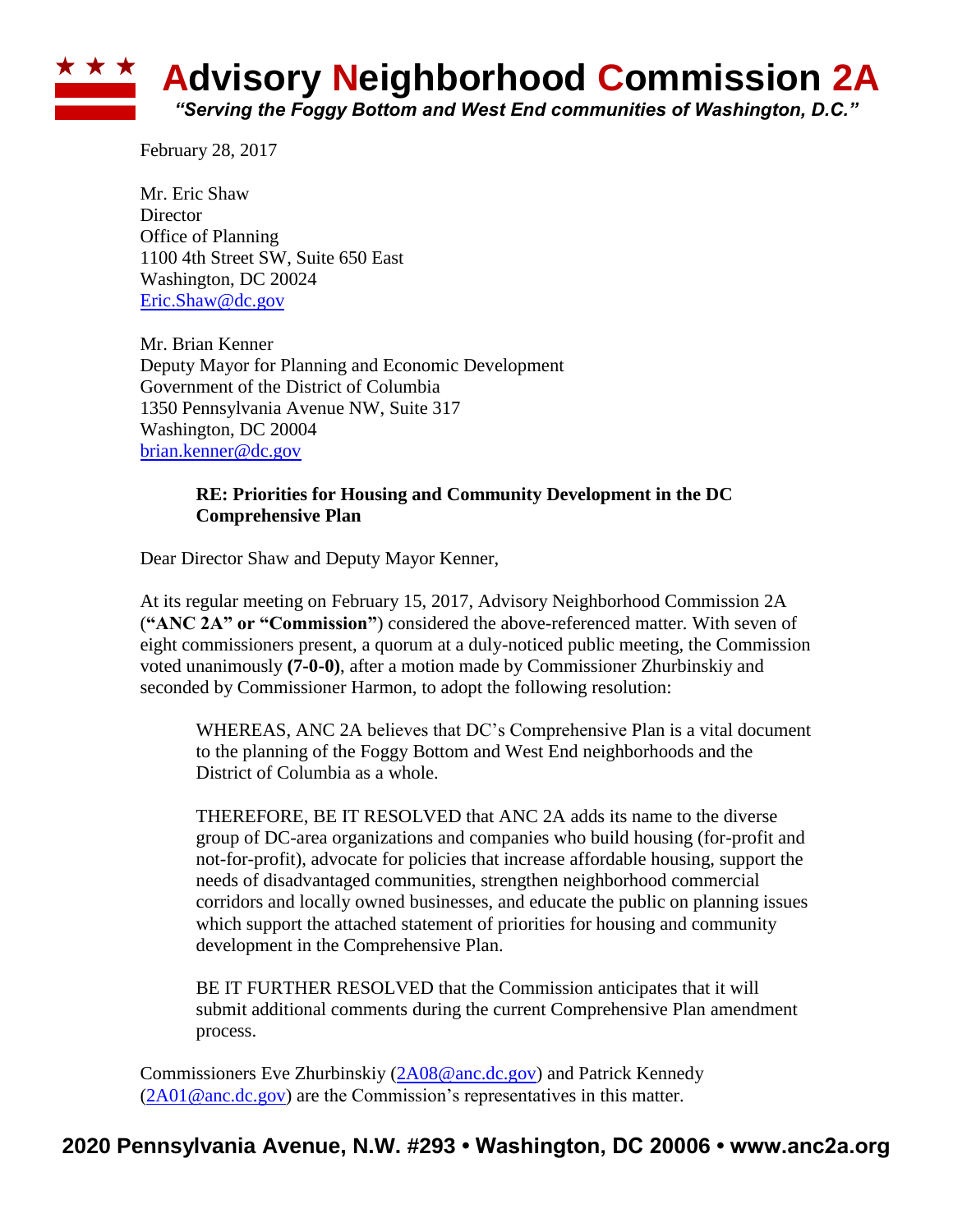#### ★ ★ ★ **Advisory Neighborhood Commission 2A** *"Serving the Foggy Bottom and West End communities of Washington, D.C."*

ON BEHALF OF THE COMMISSION.

Sincerely,

A Hurpry

Patrick Kennedy Chairperson

CC: David Whitehead, Housing Program Organizer, Greater Greater Washington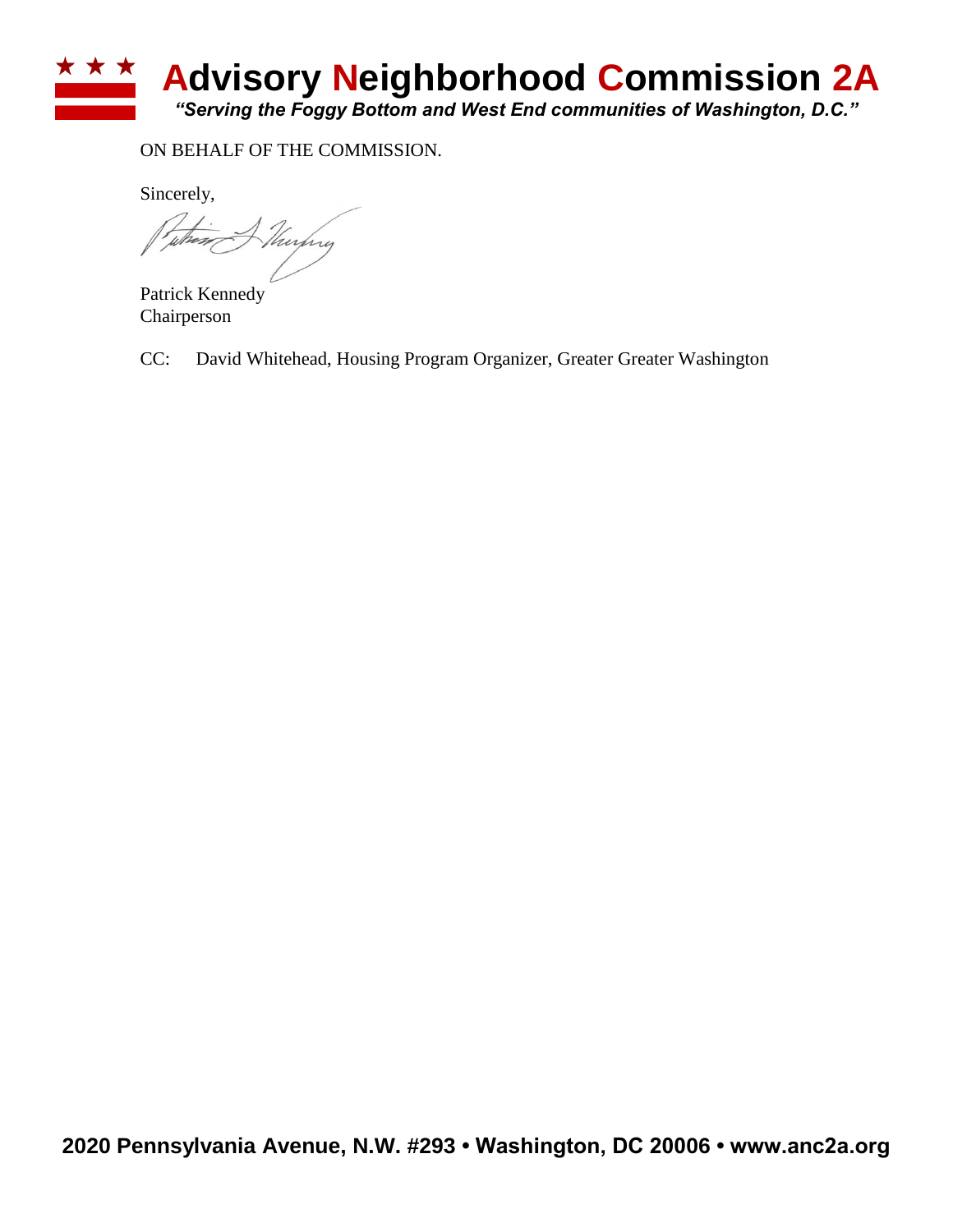# DC Housing and Development Priorities Statement

We are a diverse group of DC-area organizations and companies who build housing (for-profit and not-for-profit), advocate for policies that increase affordable housing, support the needs of disadvantaged communities, strengthen neighborhood commercial corridors and locally owned businesses, and educate the public on planning issues. We have agreed on the following priorities for DC's Comprehensive Plan revision:

- **Meet the housing demand.** Through the Comprehensive Plan, the District should forecast, plan for, and encourage the creation and preservation of a supply of housing (market-rate and subsidized affordable) to meet the demand at all income levels. The supply of housing should be sufficient to slow rising costs of rental and for-sale housing.
- **Equitably distribute housing.** Through the Comprehensive Plan, the District should fight against segregation, foster equitable access to opportunity, and comply with Affirmatively Furthering Fair Housing (AFFH) priorities. The District should require that every part of the city participate in adding housing to meet the need for all income levels, with an emphasis on transit and commercial corridors.
- **Best utilize areas near transit.** When redevelopment occurs on blocks surrounding Metrorail stations and priority transit corridors, the District should, through the Comprehensive Plan, permit and encourage mixed-use developments of medium to high density. To the extent feasible, redevelopments involving increased zoning should include affordable housing in excess of what is required by inclusionary zoning
- **Include families.** The District should be a city that houses people of all income levels and of all household sizes, including families. Through the Comprehensive Plan, the District should promote the creation and preservation of 3+ bedroom units along with other housing types.
- **Prioritize affordable housing as a community benefit**. When rezoning or granting significant zoning relief, the District should affirm through the Comprehensive Plan that affordable housing (in addition to any underlying requirement) is the highest priority benefit and that other community benefits should be long-lasting.